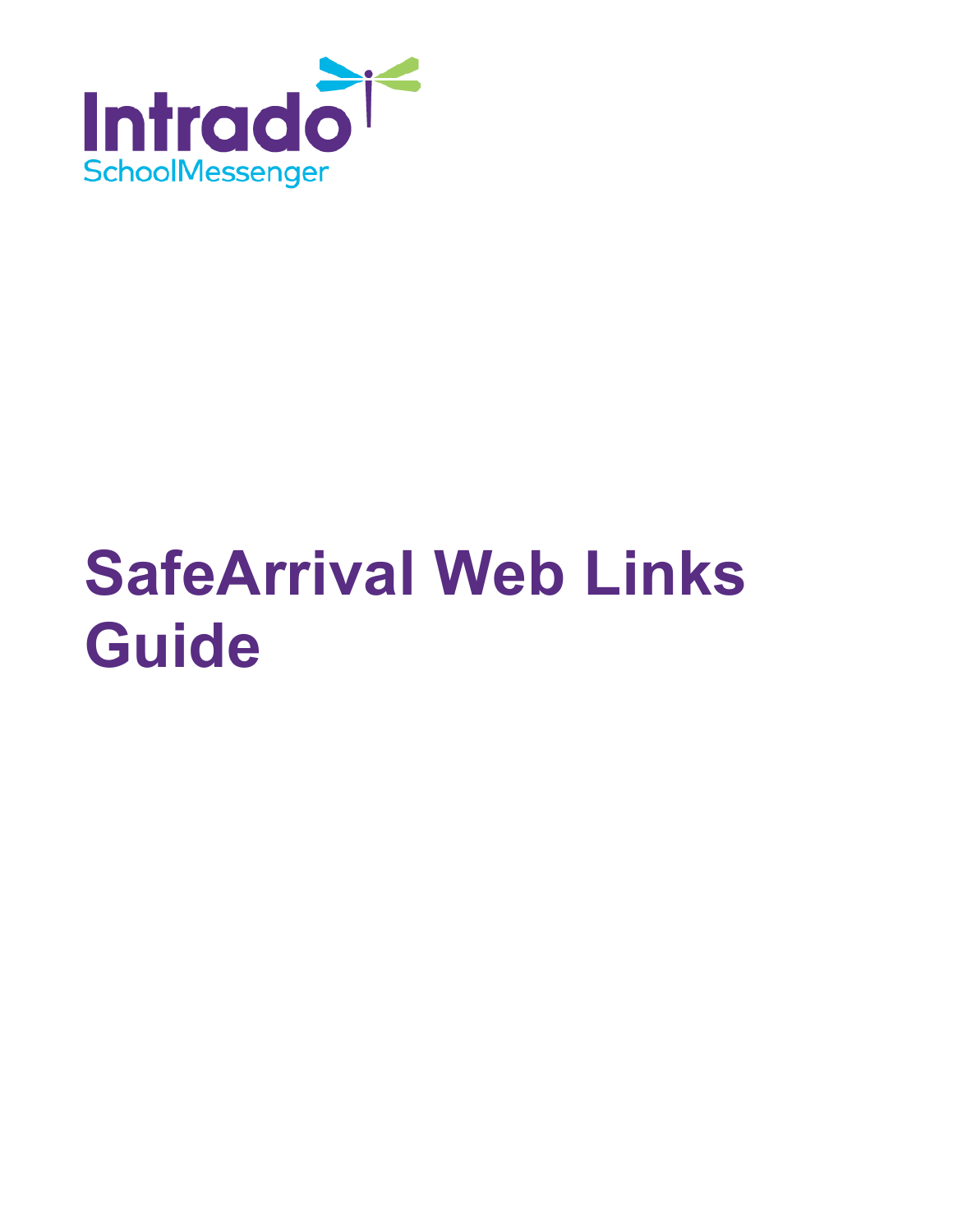

# **Contents**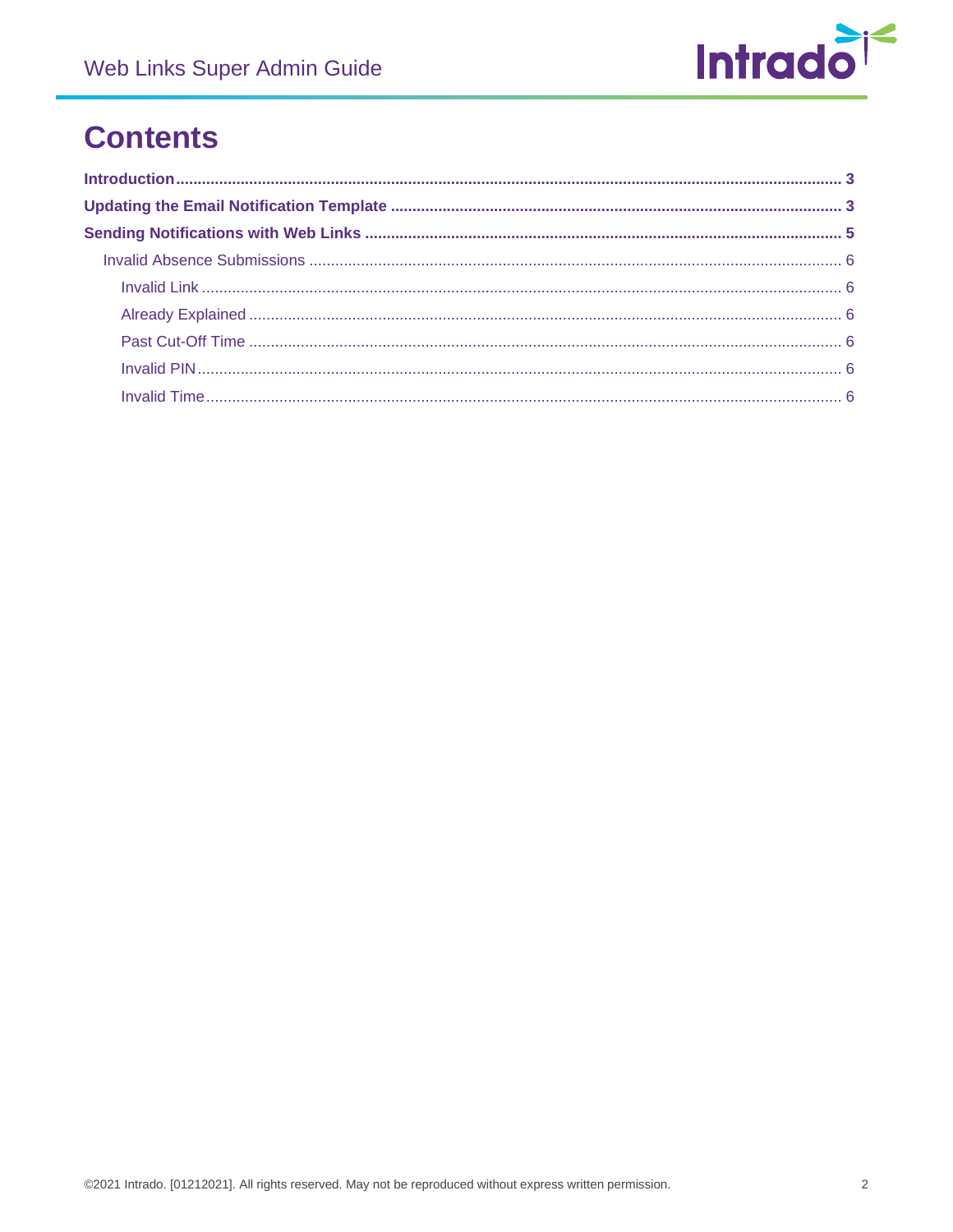

# <span id="page-2-0"></span>**Introduction**

With the Web Links feature in SafeArrival, if a student has an unexplained absence the parent can provide an explanation for the absence by clicking on a link on an email that is sent to them about the absence. The Web Links feature is disabled by default, but it can be enabled on a per district basis.

# <span id="page-2-1"></span>**Updating the Email Notification Template**

Once you have enabled the Web Links feature, you will need to update the district's email template so that parents receive an unexplained absence email they will know to click on the SafeArrival link to explain the absence.

Go to the client's SafeArrival account and click **Messages**.

| <b>Dashboard</b>                          | <b>Admin</b><br><b>Broadcasts</b><br><b>Reports</b><br>System                       |                                                                                           |  |  |  |
|-------------------------------------------|-------------------------------------------------------------------------------------|-------------------------------------------------------------------------------------------|--|--|--|
| Lists<br>Messages                         | SDD<br><b>Broadcasts</b><br>Templates<br>Posts<br>Classroom<br>Responses<br>Surveys |                                                                                           |  |  |  |
| Message Builder                           |                                                                                     |                                                                                           |  |  |  |
| My Messages                               |                                                                                     | Add New Message<br>Add New Stationery<br>Subscribe to a Message                           |  |  |  |
| Views:<br><b>O</b> All<br><b>Messages</b> | <b>ABSENCE NOTICE</b><br>Ю.<br>Jul 11, 2017 10:54 am - [32]                         | Showing 1 - 5 of 5 records on 1 pages Page 1 $\times$<br><b>Edit</b> & Publish   X Delete |  |  |  |
| Stationery<br>Sort By:<br>Name            | <b>DELETE NOTICE</b><br>Jul 11, 2017 10:56 am - [52]                                | Edit   & Publish   X Delete                                                               |  |  |  |
| <b>D</b> Date                             | <b>EXCUSE NOTICE</b><br>Jul 11, 2017 10:59 am - [52]                                | Edit   Publish   X Delete                                                                 |  |  |  |

Click **Edit** for the **ABSENCE\_NOTICE**.

Under the HTML Email column, click **and choose Edit.** 



Update the email template to change the wording and the placement of the **\${MARCONI\_URL}** link.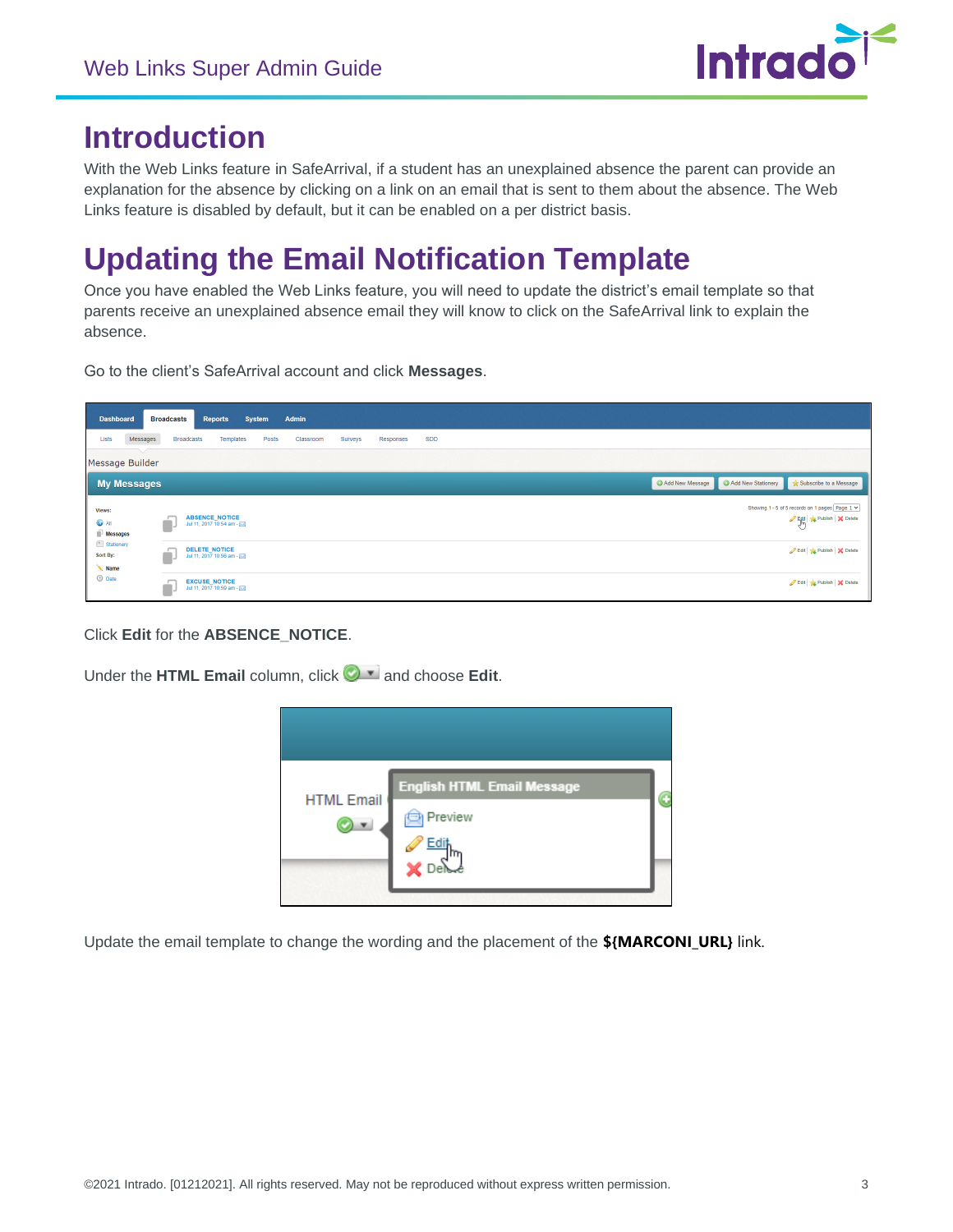

## **DEFAULT EMAIL CONTENT**

Dear Parents/Guardians,

Your student, <<First Name>> <<Last Name>>, was marked absent \${ABSENCE\_DATETIME}.

If you are UNAWARE of the absence, contact the school.

If you are AWARE of this absence and it has not yet been excused, please excuse the absence immediately.

Thank you.

\${SCHOOL\_NAME}

Toll-free Attendance Line: \${DISTRICT\_TOLL\_FREE\_NUMBER}

Website: \${MARCONI\_URL}

\*\*\* This email was automatically generated; please do not reply. \*\*\*

## **SUGGESTED CHANGE TO EMAIL CONTENT**

Dear Parents/Guardians,

Your student, <<First Name>> <<Last Name>>, was marked absent \${ABSENCE\_DATETIME}.

If you are UNAWARE of the absence, contact the school.

If you are AWARE of this absence and it has not yet been excused, please excuse the absence immediately by using this secure link:

\${MARCONI\_URL}

Thank you.

\${SCHOOL\_NAME}

Toll-free Attendance Line: \${DISTRICT\_TOLL\_FREE\_NUMBER}

Login to the SchoolMessenger App on the web: https://go.schoolmessenger.ca

\*\*\* This email was automatically generated; please do not reply. \*\*\*

*Note: The link to the SchoolMessenger App should be [https://go.schoolmessenger.ca](https://go.schoolmessenger.ca/) for Canadian clients and [https://go.schoolmessenger.com](https://go.schoolmessenger.com/) for American clients.*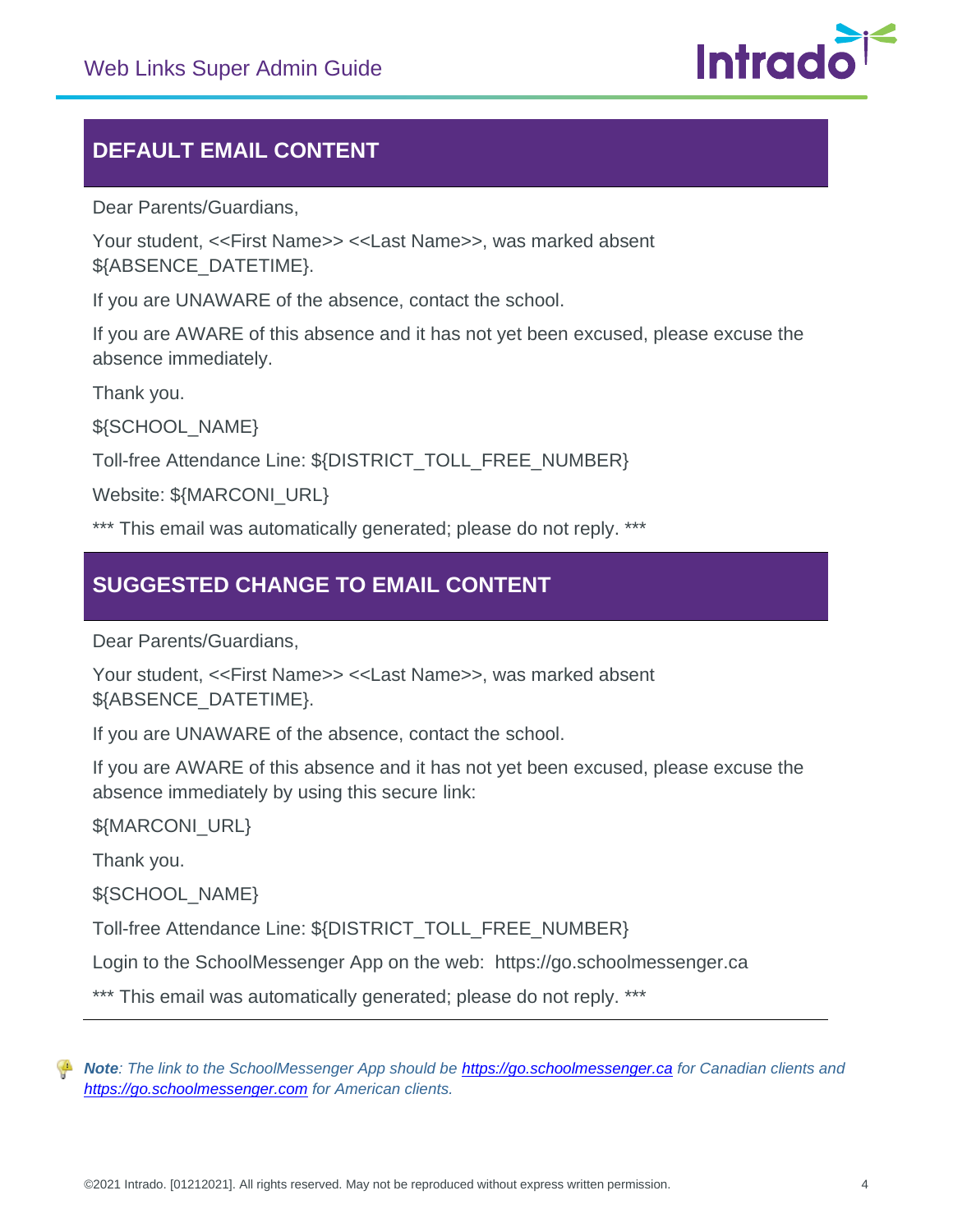

| Email Message | Click @ in the toolbar below to add attachments. Please note: links to your attached files are now embedded in your email.<br><b>@@Source ◆ → E E E E E E # # @ \$ @ @ @ </b><br>$\equiv$<br><b>SO 55</b> |                                                       |  |  |  |
|---------------|-----------------------------------------------------------------------------------------------------------------------------------------------------------------------------------------------------------|-------------------------------------------------------|--|--|--|
|               | <b>B</b> $I \cup S \cup A$ <b><math>I_x</math></b> Styles<br>v Normal v Font<br>$\cdot$ Size $\cdot$ $\omega$                                                                                             | $\begin{array}{c} \boxed{\blacktriangle} \end{array}$ |  |  |  |
|               | Dear Parents/Guardians,                                                                                                                                                                                   |                                                       |  |  |  |
|               | Your student, < <first name="">&gt; &lt;<last name="">&gt;, was marked absent \${ABSENCE_DATETIME}.</last></first>                                                                                        |                                                       |  |  |  |
|               | If you are UNAWARE of the absence, contact the school.                                                                                                                                                    |                                                       |  |  |  |
|               | If you are AWARE of this absence, and it has not yet been excused, please excuse the absence immediately by using this secure link:                                                                       |                                                       |  |  |  |
|               | \${MARCONI_URL}                                                                                                                                                                                           |                                                       |  |  |  |
|               | Thank you.                                                                                                                                                                                                |                                                       |  |  |  |
|               | \${SCHOOL_NAME} T                                                                                                                                                                                         |                                                       |  |  |  |
|               | oll-free Attendance Line: \${DISTRICT_TOLL_FREE_NUMBER}                                                                                                                                                   |                                                       |  |  |  |
|               | Login to the SchoolMessenger App on the web: https://go.schoolmessenger.com                                                                                                                               |                                                       |  |  |  |
|               | *** This email was automatically generated; please do not reply. ***                                                                                                                                      |                                                       |  |  |  |
|               | body p                                                                                                                                                                                                    |                                                       |  |  |  |
|               | Preview                                                                                                                                                                                                   |                                                       |  |  |  |
|               |                                                                                                                                                                                                           |                                                       |  |  |  |

Once you have made the change, click **Done**.

You will also need to repeat this process for any additional language the client has set up, however if you are not fluent in the language being updated, you may need to ask the client for an updated translation.

# <span id="page-4-0"></span>**Sending Notifications with Web Links**

Once you have enabled the Web Links feature and updated the email template, any emails sent out to guardians for unexplained absences will contain the link.

When a guardian clicks the link, it will open a new web links page for the parent to excuse the absence.

| SCHOOLMESSENGER® |                                                                                                         | Intrado <sup>1</sup> |
|------------------|---------------------------------------------------------------------------------------------------------|----------------------|
|                  | <b>Unexplained Absence</b><br>Please provide an explaination for the following absence                  |                      |
|                  | Thursday, December 17<br>Gregory Bryant - Burlington Central Elementary                                 |                      |
|                  | Please Enter PIN                                                                                        |                      |
|                  | Select absence type                                                                                     |                      |
|                  | Select reason for absence                                                                               |                      |
|                  | If you were unaware of the above absence(s),<br>please contact the school for more information.<br>Send |                      |
|                  | @2020 Intrado Corporation. All Rights Reserved.   Terms of Service   Privacy Policy                     |                      |

*Note: The Please Enter PIN... field will only appear if a PIN is required.*